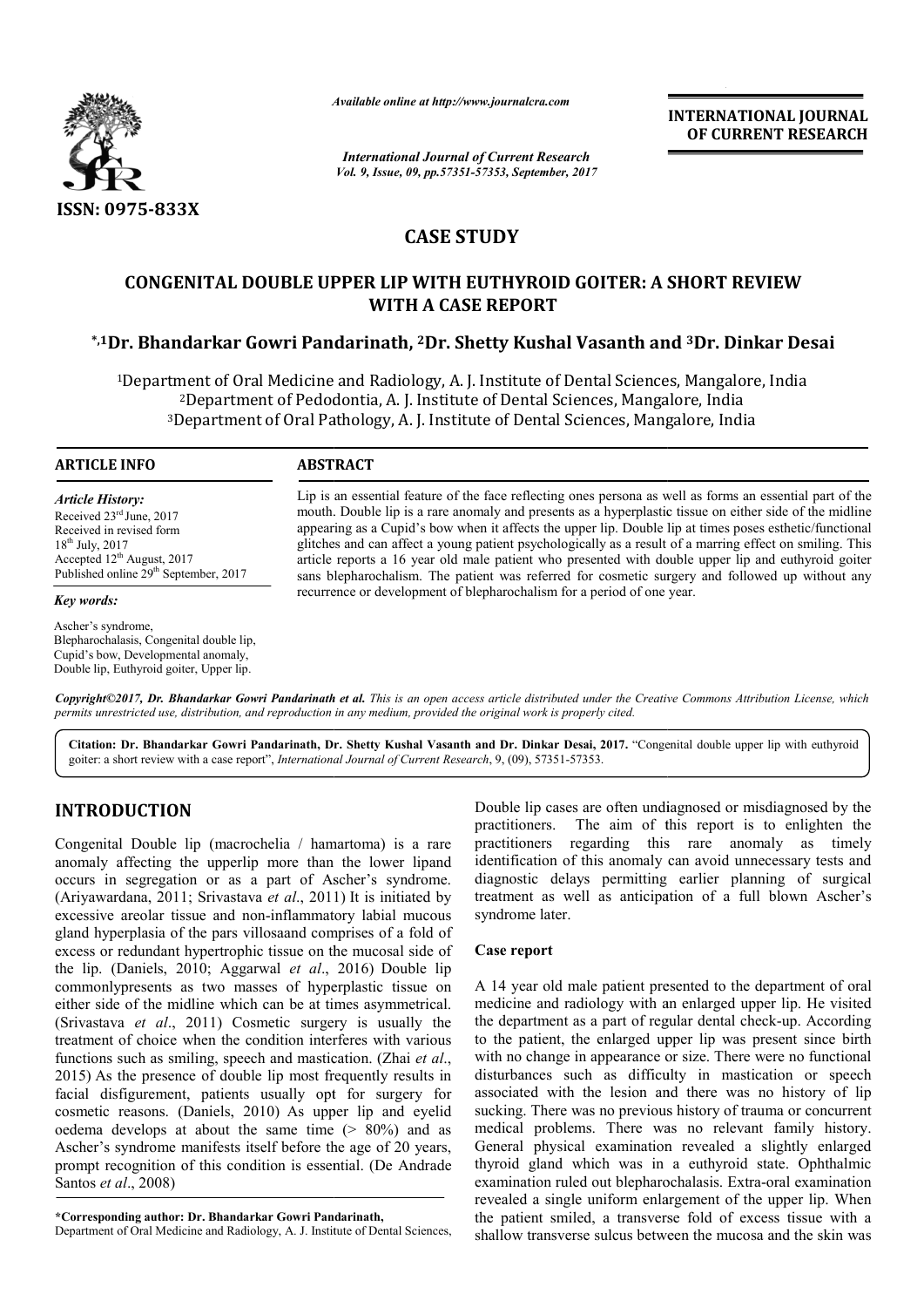abnormally conspicuous. There was uniform sagging of the pars villosa which became prominent when the lip was tensed. (Figure 1) It measured about 4.5 cm X 2 cm. The swelling was of normal mucosal color and was visible only when the lip was stretched. It had a pebbly, grainy appearance. On palpation, the swelling was soft in consistency, non-compressible and mobile. There were no other anomalies visible extra-orally. Intra orally, vestibular depth appeared normal with adequate width of the attached gingiva in maxillary anterior region. No midline diastema could be appreciated and labial frenal attachment was normal. Dental occlusion appeared normal. No other anomaly was visible. A provisional diagnosis of congenital double lip with euthyroid goiter was given asa provisional diagnosis. Differential diagnoses of diffuse enlargement of the lip were considered such as angioedema, hemangioma, lymphangioma, chelitis granulomatosis and cheilitis glandularis. The patient was educated about the condition and advised for cosmetic surgery. The excised lip tissue was sent for histopathological examination which revealed minor salivary gland hyperplasia with areas of hemorrhage and inflammatory cell infiltrate. (Figure 2)



**Fig. 1. Cupid's bow appearance of the double upper lip**



**Fig. 2. Hyperplastic minor salivary glands with areas of hemorrhage and inflammatory cell infiltrate**

# **DISCUSSION**

Double lip may be either congenital anomaly or acquired deformity. (Ariyawardana, 2011; Srivastava *et al*., 2011) The deformity presenting at birth (developmental anomaly) becomes more conspicuous as the patient grows i.e. after the eruption of permanent teeth. (Srivastava *et al*., 2011; Dhanapal *et al*., 2007) The acquired double lip may develop secondary to trauma or oral habits such as habitual sucking of the lip through

the median diastema or between ill-fitting dentures. (Daniels, 2010; Aggarwal *et al*., 2016) Literature reveals a male predilection of 7:1. (Ariyawardana, 2011; Srivastava *et al*., 2011) The double lip is a hypertrophy of the pars villosa and is supposed to grow during second and third month of gestation as a result of persisting exaggerated horizontal sulcus between the pars glabrosa and the pars villosa of the developing lips. This appears as horizontal running duplication situated between innerpars villosa and outer zones pars glabrosa of the upper lip with excess fold of tissue protruding beyond the vermilion border. (Srivastava *et al*., 2011; Daniels, 2010) Pars villosa sags below pars glabrosa when the lip is tensed, producing a characteristic appearance; (Aggarwal *et al*., 2016) i.e during a smile or while talking, a vermillion with transverse furrow appears between the two borders but not seen when the lips are approximated. (Daniels, 2010) The reason being contraction of the muscle orbicularis oris, amplifies the horizontal sulcus, retracting the lip and placing the mucosa over the maxillary teeth producing a double lip/"Cupid's bow appearance". (Aggarwal *et al*., 2016)

When it affects the upper lip, literature describes the appearance of a double lip as a cupid's bow. (Ariyawardana, 2011) Previous reviews revealed double lip in association with various other anomalies. A case reported a 21 year old patient with double upper and lower lips, unilateral eyelid ptosis, hypertelorism, blepharophimosis, broad nose with broad nasal tip and bilateral third finger clinodactyly and a high arched palate. (Dhanapal *et al*., 2007) Another case report consisted of double upper lip associated with hemangiomas and goiter. Congenital upper lip has also been described with bifid uvula, hemangiomas, cheilitis glandularis, cleft lip and cleft palate. (Ariyawardana, 2011; Dhanapal *et al*., 2007) Also, a case of double upper lip in association with cheilitis glandularis was reported in a 14 year old female. (Dhanapal *et al*., 2007) In 1909, Laffer was the first one to describe the combination of blepharochalasis (swelling of the eyelids) and non-toxic goiter. In 1920, Ascher an ophthalmologist from Prague described a rare disease, Ascher' s syndrome (Laffer-Ascher's syndrome) consisting of a triad of double lip, blepharochalasis and euthyroid goiter which may be transmitted as an autosomal dominant disorder. (Aggarwal *et al*., 2016; De Andrade Santos *et al*., 2008) Both upper lip and eyelid oedema frequently appear at about the same timein more than 80% of the casesin thesyndrome. (Daniels, 2010; De Andrade Santos *et al*., 2008) The syndrome without non-toxic goiter is considered as the form efruste or incomplete form of Ascher's syndrome. (Zhai *et al*., 2015) The Ascher's syndrome is often undiagnosed by general practitioner because of its rarity and manifests itself before the age of 20 years. (De Andrade Santos *et al*., 2008) Angioneuroticoedema on both eyelids as well as on the upper lip constitutes the main clinical feature of this syndrome. Diagnosis of Ascher's syndrome is purely clinical.<sup>8</sup> The present case reported with double upper lip which was present since birth, euthyroid goiter which the patient was not aware of sans blepharochalasim.

Previous literature reveals that the presence of double lip and blepharochalasis is essential for the diagnosis of Ascher's syndrome (Daniels, 2010) and therefore a clinical diagnosis of Ascher's syndrome could not be given in the present case. Thyroid enlargement is not associated with any toxic symptoms. It usually presents several years after the initial eyelid and lip oedema,or may only be apparent after scanning with radioactive iodine. (Zhai *et al*., 2015; Daniels, 2010)